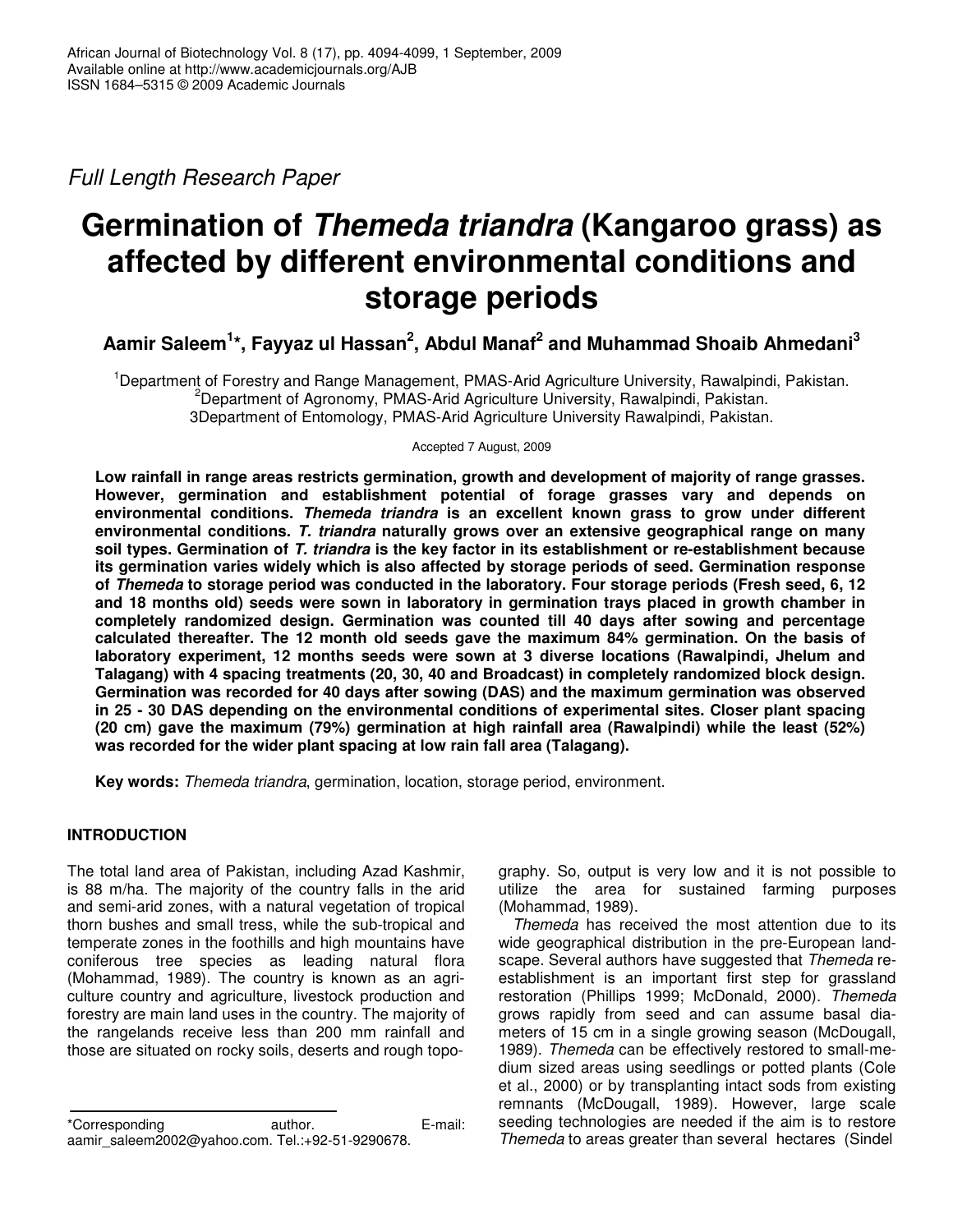

Fresh  $-$  6-Month old  $-$  12-Month old  $-$  18-Month old



et al., 1993). Seed structures influence seed dispersal and the selection of micro sites suitable for germination and establishment and thereby affect establishment and survival rates (Peart, 1979, 1984). However, Ritchie and NeSmith (1991) were of the opinion that the temperature during germination affect the rate and time required for germination, while, Flores and Briones (2001) in a study of six desert species at three temperatures (12, 20 and 26°C) found that as temperature increased, the onset of germination was earlier and the time required for 50% germination decreased. Temperatures below 15°C delayed germination of Salicornia rubra (Khan et al., 2000). Germination rate for *T. triandra* is highly variable for different storage periods of its seed (Phillips, 1999).

*T. triandra* naturally grows over an extensive geographical range on many soil types (Moore, 1973) and adaptations to a wide variety of soils might be expected. Hagon and Chan (1977) found higher levels of germination in clay than sandy soils. By contrast, Sindel et al. (1993) suggested that surface sown seed might survive better in sandier soils because the callus and radicle can more easily penetrate between large sand grains. *Themeda* seedlings appear to have only modest nutritional requirements at establishment (Groves et al., 1973). Hagon and Groves (1977) found that added fertilizer affected neither emergence nor survival of *Themeda* and recommended against adding fertilizer to boost *Themeda* in the field.

*T. triandra* being a new introduction in the range lands of Pakistan. The plant has not been studied under dif-ferent environmental conditions (where moisture avail-ability, temperature and seed vary). Keeping in view the potential and problem those may come in the way of its establishment, the present study was conducted with the objective to explore the germination potential of seed stored for different period of time and their response under different environmental conditions.

#### **MATERIALS AND METHODS**

*In vivo* study was conducted to test the germination response of *T. triandra.* Seeds of four storage periods, freshly collected seeds, seeds stored for 6, 12, and 18 months were used in this study. 100 seeds for each storage period were sown in plastic trays of 52 cm long 25 cm wide and 7.5 cm deep filled with soil. Trays were arranged in completely randomized design. These trays were placed in a growth chamber at 24°C for 40 days and watered after every 4 days. Germination of seeds was recorded after 10, 20, 30 and 40 days when further germination stopped. Germination percentage was calculated by counting the total numbers of plants present in the each tray.

To explore the effects of environmental and soil variations on the germination percentage of *T. triandra* (Kangaroo grass) field experiments were conducted at three locations during 2005 - 06 and 2006-07. On the basis of *in vivo* experiment 12 months old seeds were used for field experiment. In the experiments seeds of Kangaroo grass with awns were sown in a randomized complete block design (RCBD) with 4 replications. Prior to sowing, the land was prepared by plowing with cultivator twice and then planked to have a well pulverized seedbed. The grass seeds were sown in a plot size 6 x 3.5 m. Seeds were sown by hand keeping plant to plant distance as 20, 30, 40 cm and row to row distance of 50 cm. Broadcast method was also used as a control treatment. Plant to plant distance was made by using the marker before sowing. Experiments were conducted at three locations; PMAS-Arid agriculture university, Rawalpindi (PMAS-AAUR) high rainfall area with average annual rainfall of (1000 - 1200 mm/annum) at the latitude of 33.40°N and 44.30°E, range areas of Jhelum which is medium rainfall area with average annual rainfall of (650 - 850 mm/annum) at 31.20°N and 72.10°E and Talagang low rainfall area (450 - 550 mm/annum) at 32.56° N and 72.53° E. The seeds were sown at three locations during the early part of monsoon season, in mid July, 2005 and for second year during mid July, 2006. Germination was recorded at regular interval that is, 10, 20, 30 and 40 days after sowing from all three sites. Thereafter germination percentage was calculated.

#### **Statistical analysis**

The data was statistically analysed using computer statistical programme MSTAT C (Freed and Eisensmith, 1986). Analysis of variance techniques were applied to test the overall significance of the data. Least significance differences test at 5% probability level was used to compare the means (Steel and Torrie, 1990).

### **RESULTS AND DISCUSSION**

#### **Laboratory germination trial**

Germination of *T. triandra* is affected by seed dormancy. As described by Whalley and Langkamp (1987), dormancy after seed fall is common in Australian grasses. Mott (1974) and Brown (1982) reported that seed dormancy is often related with structures enclosing the caryopsis. Therefore, before starting the field experiments percent germination of *Themeda* grass for different storage periods of seeds was tested in laboratory. Percent germination of Kangaroo grass for different storage periods presented in Figure 1 showed the maximum germination (84%) at 40 days after sowing (DAS) for the seed stored for 12 months followed by 48 and 24% for 6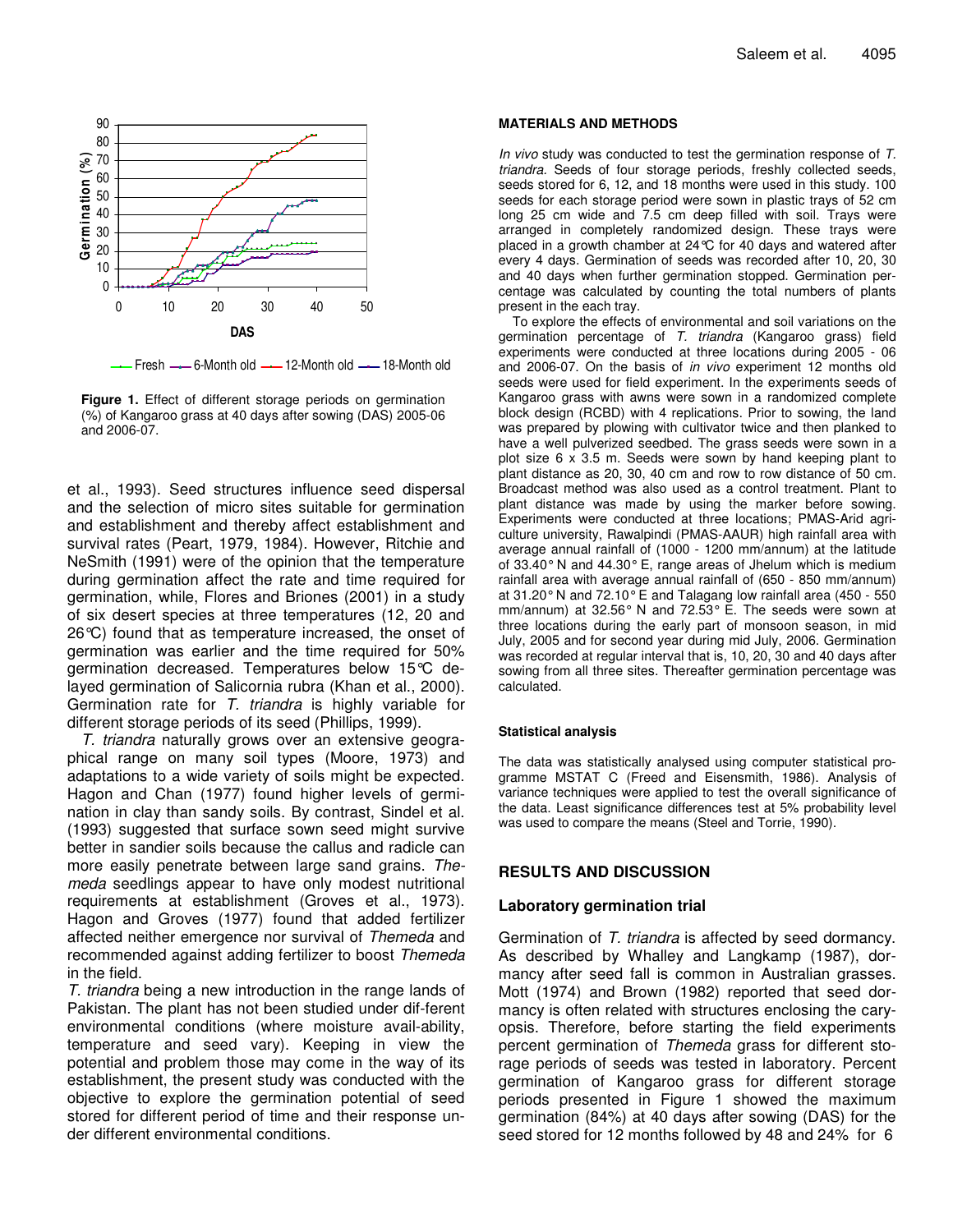

**Figure 2.** Effect of spacing and broadcast method on germination of Kangaroo grass at Rawalpindi during 2005-06 and 2006-07.

months stored seeds and fresh seeds respectively, while the least germination (19%) was observed for 18 months old seed.

Results of laboratory experiment revealed that the best seeds to be used in the field sowing were 12 months old seeds as the storage time increased germination of *Themeda* up to certain level and after that it decreased. From results, it can be suggested that period of dormancy for *Themeda* is 12 months and after that seed viability decreased and that is why least germination was observed for 18 months old seeds. *Themeda* dormancy involves grouping of embryo dormancy and mechanically resistant glumes (Groves et al., 1982). Results observed in this experiment are in confirmation to the findings of Groves et al. (1982), who concluded that seed germinability progressively improved over time in all regions, but the time required to achieve highest germination varies from 12 months to 28 months and even 48 months.

## **Germination under field conditions**

Percent germination presented in Figure 2 showed statistical differences for plant to plant spacing treatments at Rawalpindi during year 2005 - 06 and 2006 - 07. During 2005 - 06, germination percentage for 20 cm spacing treatment was observed statistically significant from rest of the treatments while broadcast method and 30 cm spacing treatments were statistically similar from each other, whereas, both were observed significant with 40 cm spacing treatment. Percent germination for 20 cm spacing was observed maximum 73.85% (± 0.32) followed by 72.84% (± 0.76), 71.88% (± 0.93) for broadcast method (control treatment) and 30 cm spacing treatments, respectively, while the least germination of 71.13  $%$  ( $\pm$  0.26) was observed for spacing of 40 cm. For first 20 days, the maximum germination was observed for spacing treatments of 30 and 40 cm followed by broadcast method and 20 cm, respectively, whereas, for the last 20 days, the maximum germination was observed for 20 cm and broadcast method.

During 2006 - 07 germination percentage for plant to plant spacing treatment of 20 cm and broadcast method was statistically similar while both treatments were observed significantly different from treatments of 30 cm and 40 cm, whereas 30 cm and 40 cm spacing treatments were similar from each other. Percent germination for plant to plant spacing of 20 cm was observed maximum 78.69% ( $\pm$  0.46) followed by 78.35% ( $\pm$  0.51),  $77.16\%$  ( $\pm$  0.47) for broadcast method and 30 cm spacing, respectively, while the least 76.79%  $(\pm 0.43)$ germination was observed for plant to plant spacing of 40 cm. For first 20 days, the maximum germination was observed for broadcast and spacing treatments of 40 cm followed by 30 and 20 cm, respectively, whereas, for the last 20 days, the maximum germination was observed for 20 cm and broadcast method.

Percent germination presented in Figure 3 showed statistically significant differences for plant to plant spacing treatments at Jhelum during year 2005 - 06 and 2006-07. During 2005-06, germination percentage for plant to plant spacing treatment of 20 cm was observed statistically significant with all other treatments while broadcast method and 30 cm treatments were similar from each other, whereas, both were observed significant with plant to plant spacing treatment of 40 cm. Percent germination for plant to plant spacing of 20 cm was maximum 62.07%  $(\pm 0.83)$  followed by 58.98% ( $\pm 0.78$ ), 57.89% ( $\pm 0.34$ ) for broadcast method and plant to plant spacing of 30 cm, respectively, while the least  $54.47\%$  ( $\pm$  0.54) germination was observed for plant to plant spacing of 40 cm. For first 20 days, the maximum germination was observed for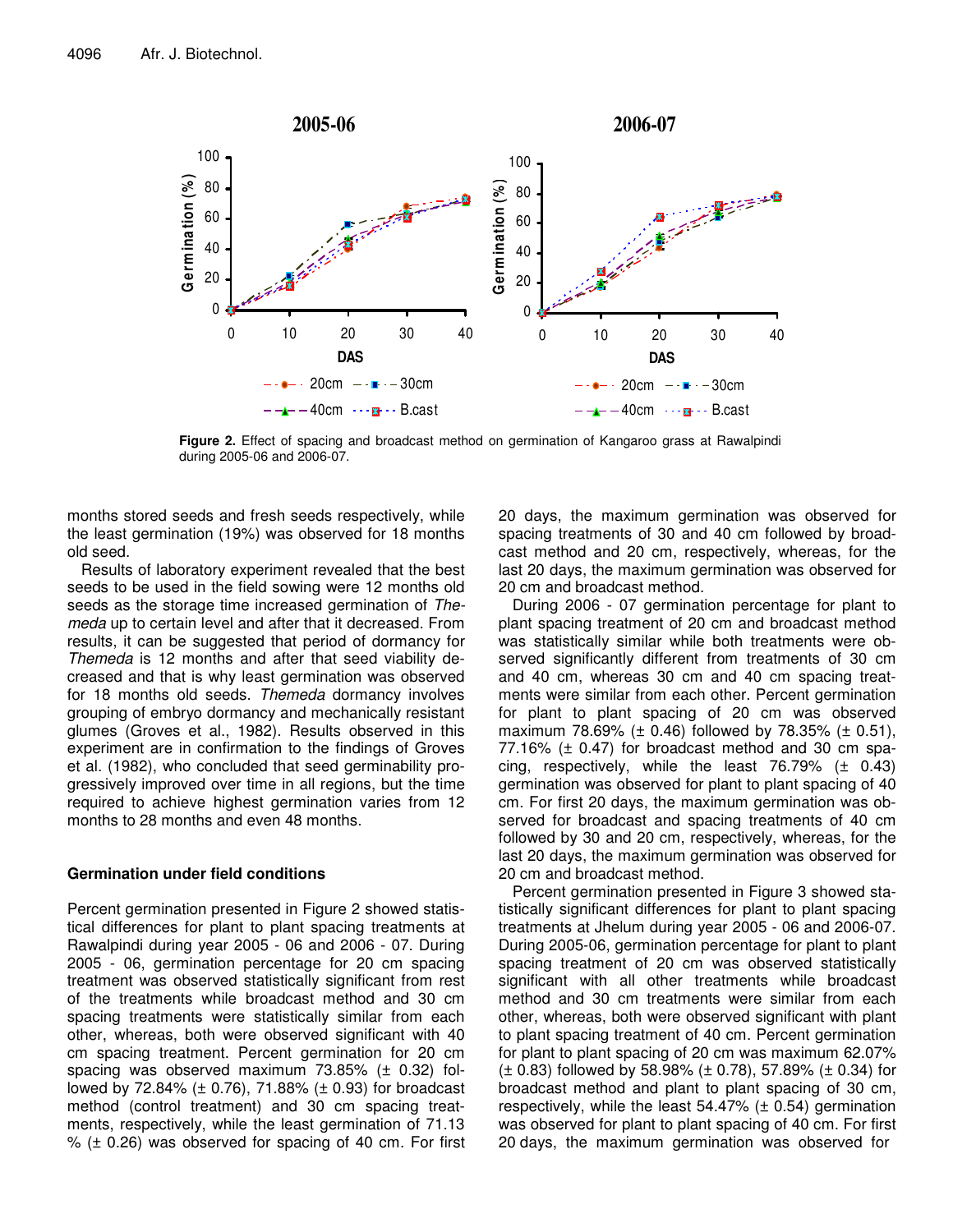

**Figure 3.** Effect of spacing and broadcast method on germination of Kangaroo grass at Jhelum during 2005 - 06 and 2006 - 07.



**Figure 4.** Effect of spacing and broadcast method on germination of Kangaroo grass at Talagang during 2005 - 06 and 2006 - 07.

spacing treatments of 30 and 40 cm followed by 20 cm and broadcast method, respectively, whereas, for the last 20 days, the maximum germination was observed for 20 cm and broadcast method.

During 2006 - 07, germination percentage for plant to plant spacing treatment of 20 cm was statistically significant with all other treatments while rest of the treatments were similar from each other. Percent germination for plant to plant spacing of 20 cm was observed maximum 65.12% ( $\pm$  0.38) followed by 62.50% ( $\pm$  0.32), 62.50% ( $\pm$ 0.54) for broadcast method and plant to plant spacing of 30 cm, respectively, while the least 62.35% (± 0.95) germination was observed for plant to plant spacing of 40 cm. For first 20 days, the maximum germination was recorded for spacing treatments of 40 and 30 cm followed by 20 cm broadcast, respectively, whereas for the last 20 days, the maximum germination was given by 20 cm and broadcast method.

Percent germination presented in Figure 4 showed statistically significant differences for plant to plant spacing treatments at Talagang during year 2005 - 06 and 2006 - 07. During 2005 - 06 germination percentage for plant to plant spacing treatment of 20 cm was statistically significant with all other treatments while plant to plant spacing treatments of 30 cm and 40 cm were similar from each other, whereas, both were statistically significant with broadcast method. Percent germination for plant to plant spacing of 20 cm was maximum 56.85%  $(\pm 0.20)$ followed by 54.47% ( $\pm$  0.26), 52.39% ( $\pm$  0.26) for broadcast method and plant to plant spacing of 30 cm, respec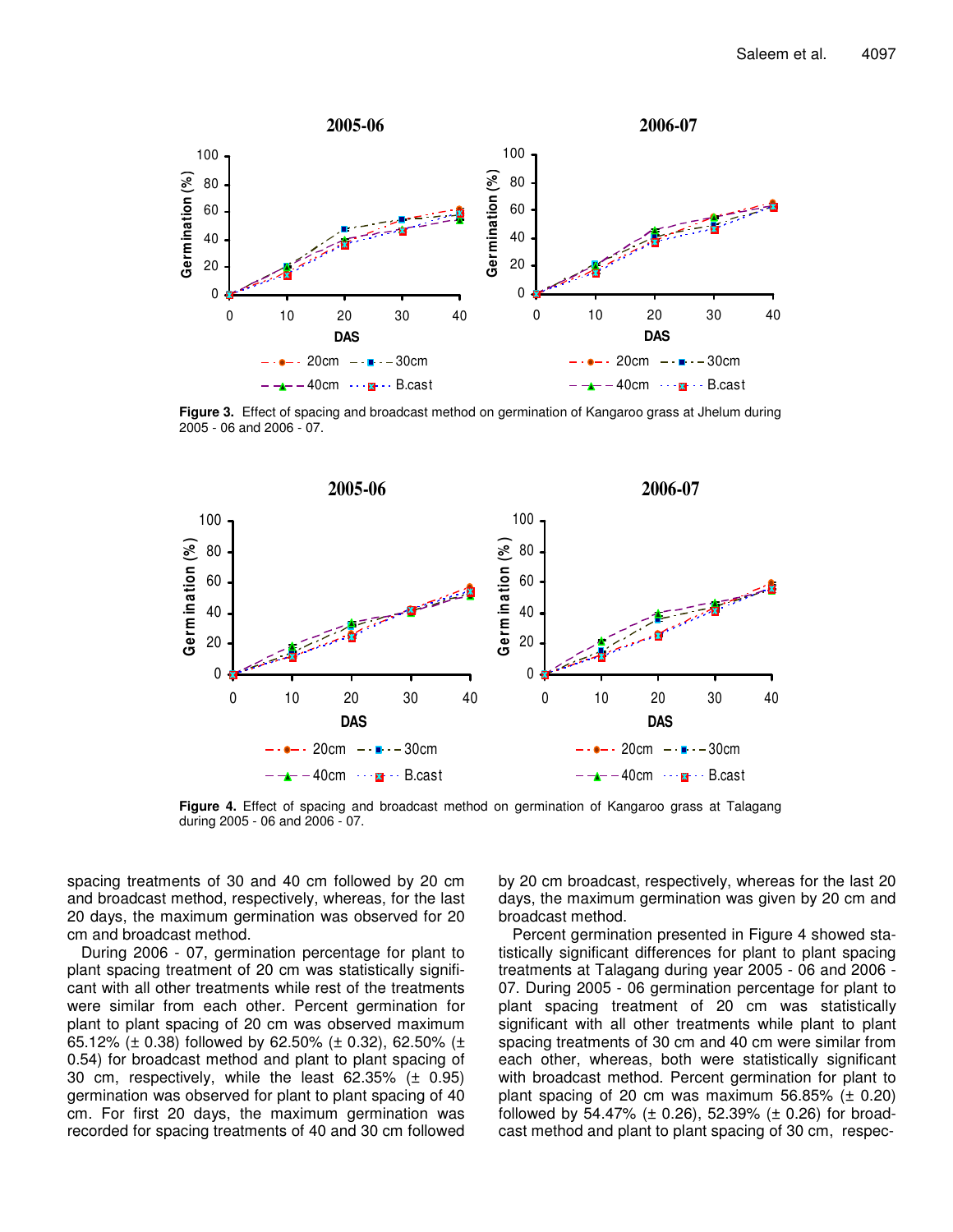tively, while the least 52.01%  $(\pm 0.45)$  germination was given by plant to plant spacing of 40 cm. For first 20 days, the maximum germination was observed for spacing treatments of 40 and 30 cm followed by 20 cm and broadcast, respectively, whereas for the last 20 days, the maximum germination was observed for 20 cm and broadcast method.

During year 2006 - 07, germination percentage for plant to plant spacing treatment of 20 cm was statistically significant with all other treatments; however, other treatments were similar with each other. Percent germination for plant to plant spacing of 20 cm was maximum 59.29%  $(±$ 0.66) followed by 56.02% ( $\pm$  0.26), 55.51% ( $\pm$  0.61) for broadcast method and plant to plant spacing of 30 cm, respectively, while the least 55.36% (± 0.89) germination was observed for plant to plant spacing of 40 cm. For first 20 days, the maximum germination was recorded for spacing treatments of 40 and 30 cm followed by 20 cm and broadcast, respectively, whereas for last the 20 days, the maximum germination was observed for 20 cm and broadcast method.

Overall, the maximum germination was observed at Rawalpindi followed by Jhelum and least was observed at Talagang during both the years that is, 2005 - 06 and 2006-07. The significant differences among locations might be due to difference in climatic (rainfall  $+$  temperature) and physiochemical soil conditions.

During study period 2005 - 06 Rawalpindi received maximum rainfall (high rainfall area) followed by Jhelum (medium rainfall area), while Talagang received less rainfall (low rainfall area). Temperature fluctuation also had some effects on germination at the three locations. It is assumed that high temperatures encouraged *Themeda* seed germination and earlier study have shown that highest germination is achieved at above 30°C (Mott, 1978). In the field, *Themeda* is improbable to germinate until daily maximum temperature reaches 18°C (Hagon et al., 1975). Low germination is reported at low moisture potentials (Groves et al., 1982). Germination potential of *themeda* may be better in clay than in sand (Hagon and Chan, 1977). Thus, findings of present study are in conformity with above conclusion.

It was also observed that germination was maximum for closer spacing while it was least at wider spacing during both the years that is, 2005 - 06 and 2006 - 07. It may be due the utilization of soil moisture in better way by seeds growing at closer spacing than wider spacing. The wider spaces may have made more available moisture which decreased seed viability. The increase in moisture content of the seed reduced its viability has been reported by Senter et al. (1975). The germination of seed from closer spacing crop was considerably higher than the minimum given limit (60%) (Panditav et al., 2005). Thus, results of present study are in line with earlier findings. *Themeda* germination is observed sensitive to water stress as compared to other grasses *(*Hagon and Chan, 1977) and improved germination can be obtained as soil moisture approaches field capacity (Nolan, 1994).

Germination moisture necessities vary geographically and germination is most susceptible to water stress in arid populations (Groves et al., 1982). Hagon and Chan (1977) found higher levels of germination in clay than sandy soils.

#### **REFERENCES**

- Brown RF (1982). Seed dormancy in *Aristida armata*. Aust. J. Bot. 30: 67-74.
- Cole IA, Dawson I, Mortlock W, Winder S (2000). A review of establishment requirements. Guideline Number 9. Flora Bank, Canberra.
- Flores J, Briones O (2001). Plant life-form and germination in a Mexican inter-tropical desert: effects of soil water potential and temperature. J. Arid Environ. 47: 485-497.
- Freed RD, Eisensmith SP (1986). Mstat micro computer statistically programme. Michigan State Uni. Agric., Michigan, Lansing, USA.
- Groves RH, Keraitis K, Moore CWE (1973). Relative growth of *Themeda australis and Poa labillardieri* in pots in response to phosphorus and nitrogen. Aust. J. Bot. 21: 1-11.
- Groves RH, Hagon MW, Ramakrishman PS (1982). Dormancy and germination of seed of eight populations of *Themeda australis*. Aust. J. Bot. 30: 373-386.
- Hagon MW, Chan CW (1977). The effects of moisture stress on the germination of some Australian native grass seeds. Aust. J. Exp. Agric. Anim. Husbandry, 17: 86-89.
- Hagon MW, Groves RH (1977). Some factors affecting the establishment of four native grasses. Aust. J. Exp. Agric. Anim. Husbandry, 17: 90-96.
- Hagon MW, Groves RH, Chan CW (1975). Establishing native grasses in urban parklands. Aust. Parks and Recreation November, 11-14.
- Khan MA, Gul B, Weber DJ (2000). Germination response of Salicornia rubra to temperature and salinity. J. Arid Environ. 45: 207-214.
- McDonald T (2000). Strategies for the ecological restoration of woodland plant communities: harnessing natural resilience. In: Temperate Eucalypt Woodlands in Australia: Biological Conservation, Management and Restoration (eds. Richard J. Hobbs and Colin J. Yates), pp. 286-297. Surrey Beatty and Sons, Chipping Norton, NSW.
- McDougall KL (1989). The re-establishment of *Themeda triandra* (Kangaroo Grass): implications for the restoration of grassland. Arthur Rylah Institute for Environmental Research Technical Report Series No.89. Department of Conservations, Forests and Lands, Victoria, Australia.
- Mohammad N (1989). Rangeland Management in Pakistan. Published by the International Centre for Integrated Mountain Development (ICIMOD) Kathmandu, Nepal. p. 193.
- Moore RM (1973). Australian Grasslands. In: Australian Grasslands (ed. Moore RM) Australian National University, Canberra. Australian Capital Territory, pp. 87-100.
- Mott JJ (1974). Mechanisms controlling dormancy in the arid zone grass *Aristida contorta*. I. Physiology and mechanisms of dormancy. Aust. J. Bot. 22: 635-645.
- Mott JJ (1978). Dormancy and germination in five native grass species from savannah woodland communities of the Northern Territory. Aust. J. Bot. 26: 621-631.
- Nolan M (1994). Harvest, Germination and Establishment Techniques for the vegetation of *Themeda australis*. M.Sc. Thesis, University of Western Sydney.
- Panditav K, Rana SC, Chaudhry D, Kumar V (2005). Seed productivity and quality in relation to plant spacing in carrot (*Daucus carota*). Ind. J. Agric. Sci. 75: 722-724
- Peart MH (1979). Experiments on the biological significance of the morphology of seed dispersal units in grasses. J. Ecol. 67: 843-863.
- Peart MH (1984). The effects of morphology, orientation and position of grass diaspores on seedling survival. J. Ecol. 72: 437-453.
- Phillips A (1999). Establishing a *Themeda triandra* (Kangaroo grass) sward; one act in the theatre of grassland management. Conference on the Management of Grassy Ecosystem, Victoria University of